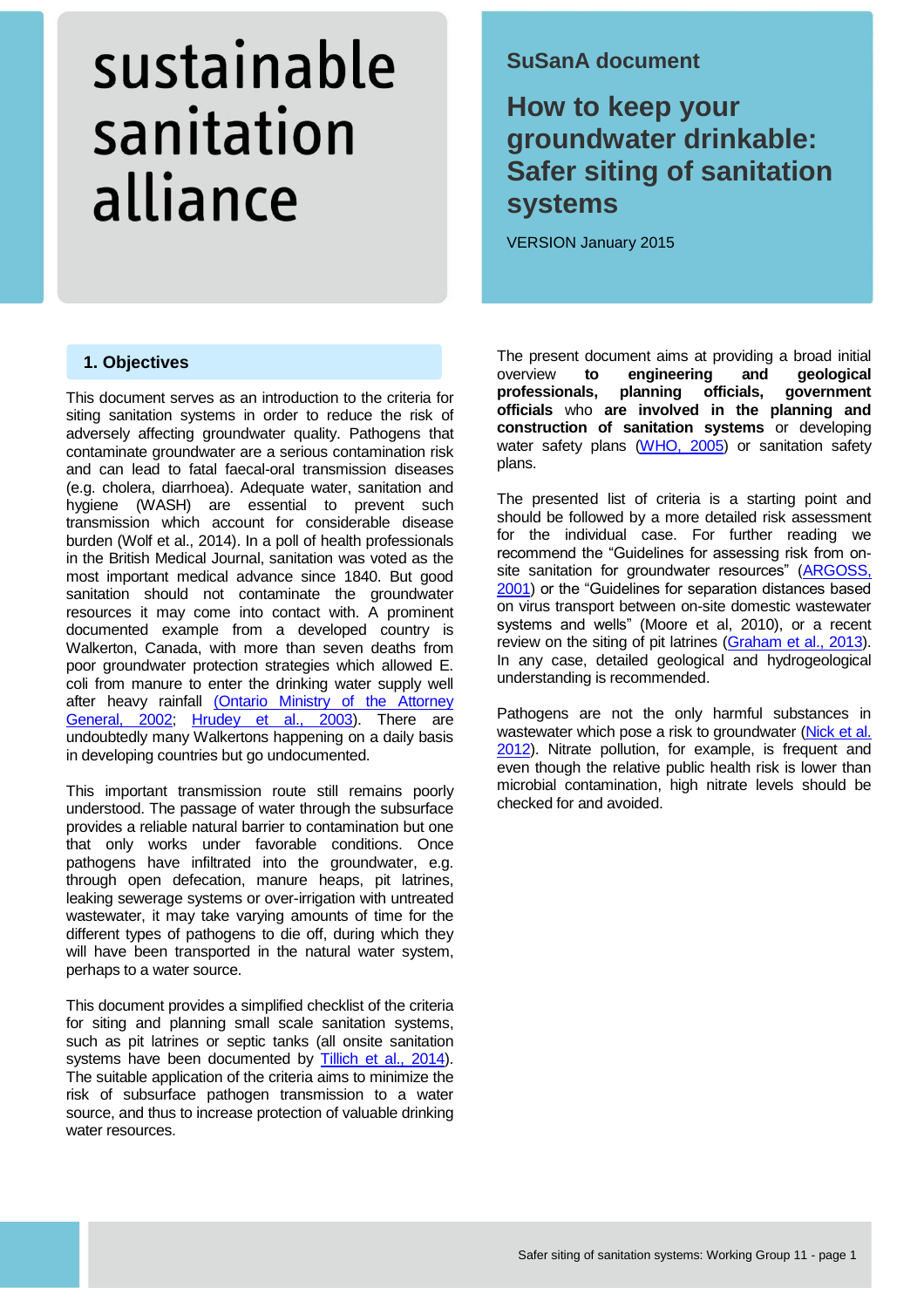## **2. Criteria**

## **2.1 Horizontal distance between the drinking water source and the sanitation system**

The horizontal distance, also called separation distance, is an obvious criteria which can be checked with relative ease. Larger separation distances generally imply a longer time which pathogens need to travel to the well (see Figure 1). During such a longer travel time, more pathogens will die off or will be filtered out by the soil and constitute a lower risk. In Germany, for example, among other precautions, a groundwater protection zone with a minimum of 50 days travel time is placed around public water supply wells to provide a barrier for pathogens. This assessment requires knowledge about the location of the drinking water supply wells or springs used and the associated geology and hydrogeology.



Figure 1: Example for high and low risk due to different horizontal separation distances.

It might be necessary to take a more detailed look at the surface water bodies in areas where surface water infiltrates into the groundwater. In these situations the transport of pathogens to the drinking water occurs first via surface water and second via groundwater.

Table 1: Horizontal separation distance recommendations vary widely. The different recommendations were developed on different hydrogeological settings (which result in very different travel times). Also, the recommendations on separation distances should be understood as a "rule of thumb" that very much simplify a complex matter.

| Minimum Horizontal<br><b>Separation Distances</b> |                            |
|---------------------------------------------------|----------------------------|
| [m]                                               | Reference                  |
|                                                   | Sphere Project (2011);     |
| 30                                                | Robens Institute (1996)    |
|                                                   | NZ-Guidelines - best case  |
| 40                                                | (Moore et al. 2010)        |
| 50                                                | WaterAid (2011)            |
| 75                                                | South Africa (DWAF 1997)   |
|                                                   | NZ-Guidelines - worst case |
| จกด                                               | - (Moore et al. 2010)      |

The following sections present the factors other than horizontal distance that are of major relevance.

## **2.2 Vertical distance between drinking water well and sanitation system**

Deeper groundwater supply wells are perceived as being significantly less vulnerable to pollution than shallow wells (e.g. shallow handpump wells, dugwells), again due to longer travel time (Figure 2). It is necessary not just to know the total depth of a borehole, but to know in which depth interval the screens are placed, through which groundwater enters the well (Figure 3).



Figure 2: Lower risk with greater depth: A) Example for significant increase in risk: Dugwell with less than 10 m depth in permeable aquifers. B) Example for significant decrease in risk: Well with screened depths of more than 100 m below surface and appropriate sealing of the annular space (see also Figure 7).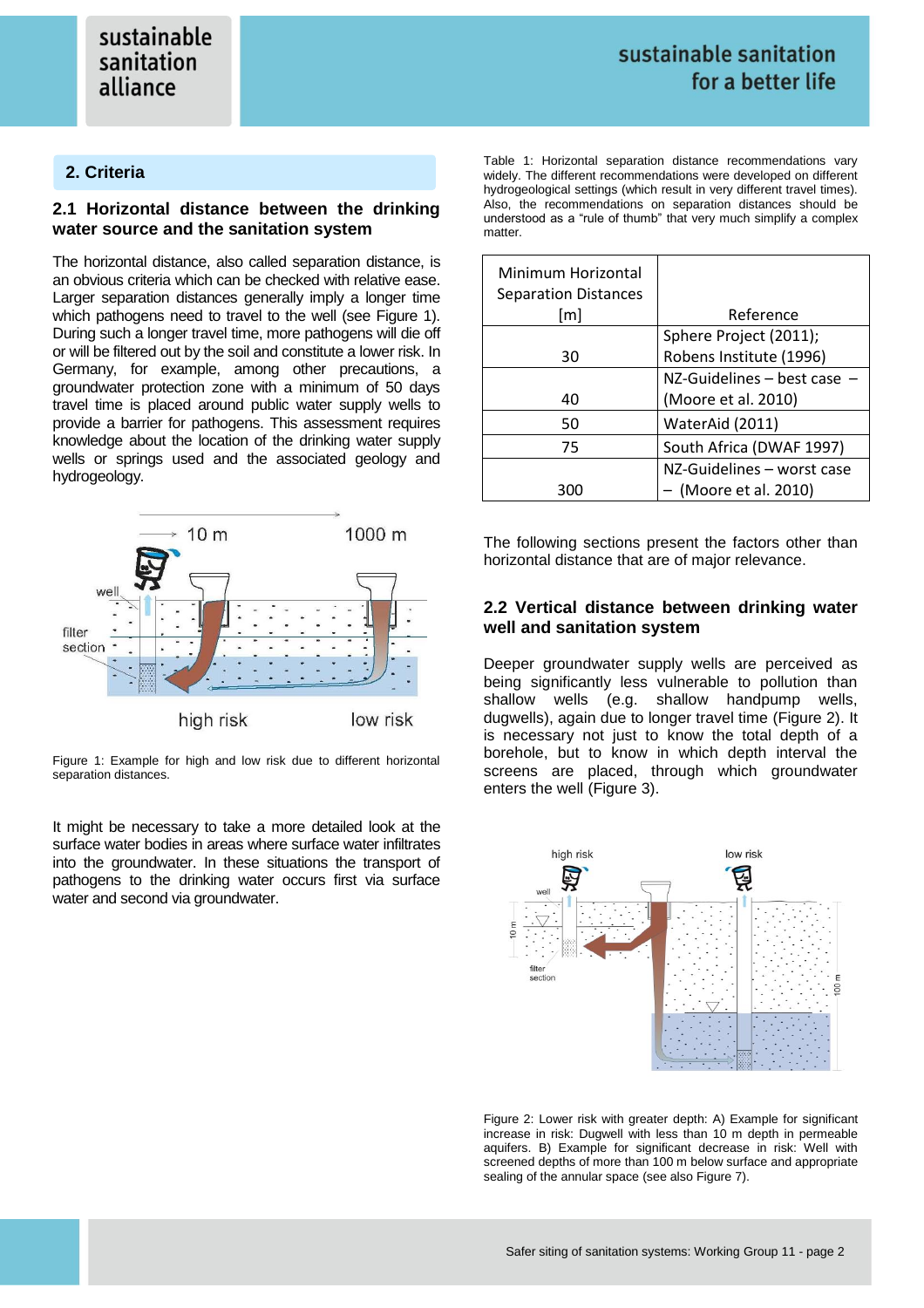Also the well needs to be properly constructed and sealed with clay or similar material against contamination from the surface running down the side of the well via the annular space (Figure 3). Manuals on well construction are readily available (e.g. [Ball, 2002;](http://www.skat.ch/publications/prarticle.2005-09-29.5069774463/prarticle.2006-11-02.8410562785) [IGI, 2007;](http://igi.ie/publications/codes-guidelines.htm) [Adikele, 2014\)](http://www.rural-water-supply.net/en/resources-top/details/392).



Figure 3: Example for placement of sealings.

### **2.3 Aquifer type**

An aquifer is an underground layer of water-bearing permeable rock or unconsolidated materials (gravel, sand, or silt) from which groundwater can be extracted using a water well.

The water in the aquifer may flow through the pores (e.g. through the pore voids of a sedimentary sand aquifer), or through fractures (e.g. fractured hard rock) or through fractures and voids which are widened by dissolution processes in karstified limestone (see Figure 4).

The fastest water flow typically occurs in the widened fractures of a karstified limestone, but also hard rock, e.g. granite will be able to transport water quite fast if fractures are present. Also coarse gravel sediments will transport water quickly, but flow through fine sand will already be slower by a factor of 10-1000 times compared to gravel.

The New Zealand guidelines for instance suggest that more than 300 m of separation distance is required to achieve satisfactory removal of viruses in a karst system, provided that a minimum of 10m sand cover is available over the karst. On the other hand, the same guidelines recommend that in a sandy aquifer with a cover of a 20 m unsaturated sand, a separation distance of 50 m will achieve an adequate reduction of viruses. The New Zealand guidelines focus on viruses instead of bacteria. While Escherichia Coli is a standard parameter to test for pathogens, we have to consider that viruses (e.g. rotavirus and enterovirus) can pass through smaller pores and survive longer periods.

For further reading on basic geology and hydrogeology, excellent and illustrative textbooks are available (Moore, 2012; Fetter, 2001; Hiscock & Bense, 2014).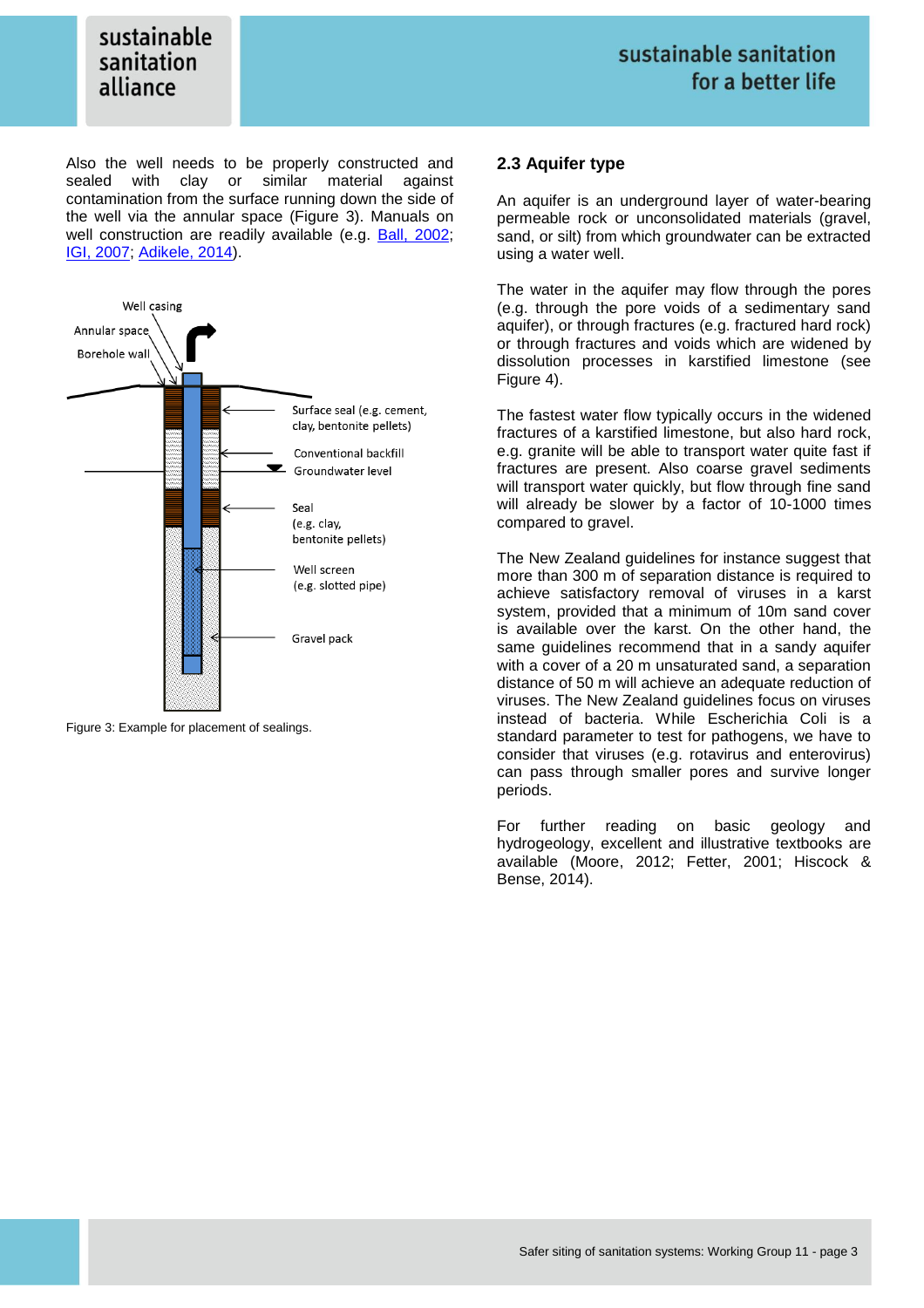## sustainable sanitation for a better life





higher risk

Figure 4: Different aquifer types leading to different risk levels. A) Example for lower risk: unconsolidated sand and gravel aquifer. B) Example for higher risk: fractured hard rock, C) Example for highest risk: karstified limestone. (Photographs by Kai Hahne, BGR)

## **2.4 Groundwater flow direction**

If the local groundwater flow is not connecting the contamination source to the well, this can aid the very effectiveprotection of the well or spring against contamination from this source (Figure 5). The assessment of groundwater flow direction requires sound knowledge of the groundwater table at a

number of measurement spots. These measurements can be performed at low cost if a number of wells and observation bores are available. Later, expert advice is required as to the continuity of the groundwater flow. For example, natural groundwater flow directions might reverse if strong pumping activities set in.



Figure 5: Example: These map examples show the contours for groundwater head above an agreed standard – here in meter above sea level (m.a.s.l.). The blue arrows show the direction of groundwater flow (from high to low head). To decrease the risk to the well, the sanitation system should be located down-gradient of the groundwater supply system (right figure) . This should be proven by repeated measurements at several wells during several years.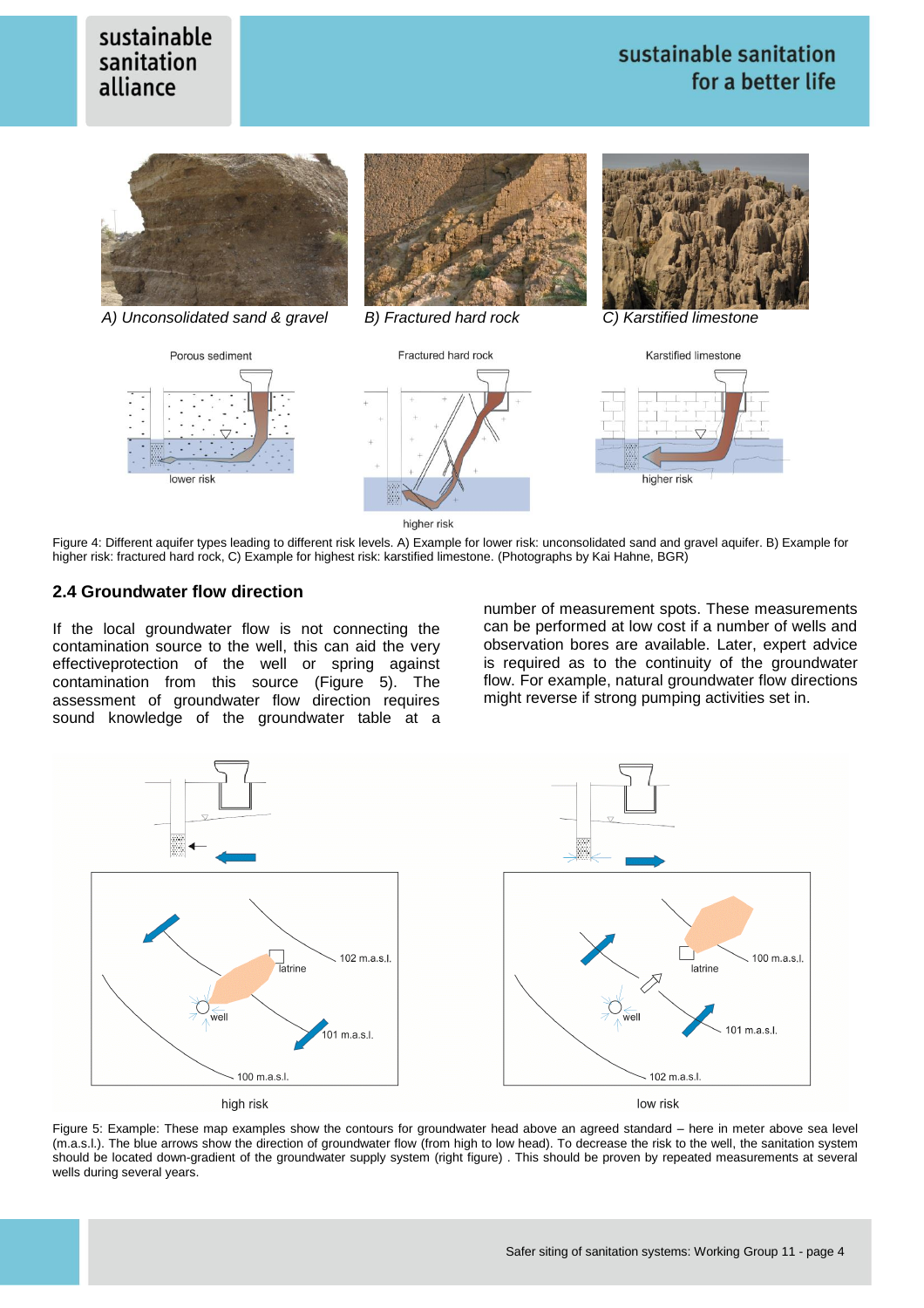### **2.5 Impermeable layers**

Even if the aquifer itself is highly permeable or has very fast preferential flow paths, just like a karstified limestone, the groundwater may still be quite safe from pollution. This can be due to the presence of impermeable layers (see Fig. 6). The term impermeable layers refers to covering layers such as soil or overburden that don't let much water and contaminants easily pass through; a layer of clay would be quite impermeable for example. For the latter to be effective in protecting the groundwater, the sanitation system must be built on top of the ground, not deep into the ground and hence below the protective layer (e.g. Figure 6c).



Figure 6: (a) high risk setting due to lack of cover sediments (b): low risk setting due to thick clay sequence acting as barrier (c) high risk setting due to insufficient depth of cover sediments (e.g. clay).

#### **2.6 Slope and surface drainage**

If the surface in the vicinity of the well or spring is sloped, there may be a significant risk of wastewater from uphill sanitary systems entering the water supply via surface runoff (see Figure 7).





Figure 7: Example for strong increase in risk: septic tank 20 m uphill of the water supply well which does not have a properly constructed sanitary sealing /defect headworks.

This is especially dangerous if the construction standards of the borehole/well are poor and/or annular sealing is absent. Unfortunately this latter scenario is surprisingly common with many regions failing to have proper systems in place to check if this critically important seal (see Figure 3) is present and adequate before commissioning and approving wells.

#### **2.7 Volume of leaking wastewater**

Small amounts of wastewater entering the soil might take a long time until they are transported downwards through the unsaturated zone. However, if the unsaturated zone is sufficiently wet, the transport will be several times faster (and the die-off of microbes lower) and so the contamination risk will increase. Therefore the size of the facility and the volume of wastewater potentially entering the soil are important to consider. Large facilities pose a significantly higher risk, especially if no household water treatment takes place.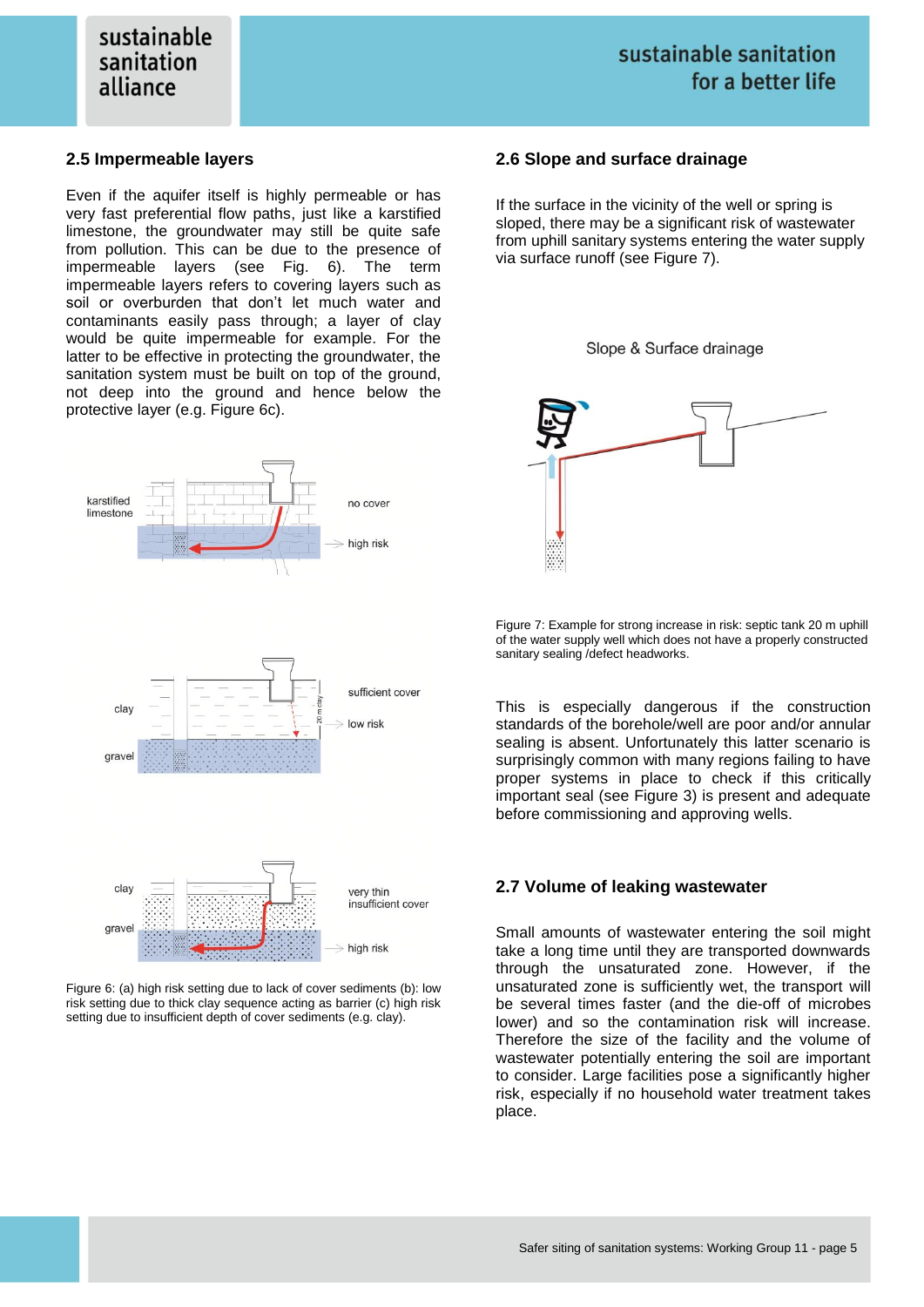



Figure 8: Example for an increase in risk: a large unsealed septic tank which collects wastewater from several houses and which constantly seeps wastewater to the ground.

## **2.8 Superposition**

In densely populated environments (e.g. urban areas) it may often be the latrine from the neighbour which is causing the major health risk. Due to limitations of plot size, it will be practically impossible to ensure sufficient separation distance (Fig. 9). It is therefore recommened to consider not only one pair of latrine and well, but to consider a larger planning area and to develop an action strategy within the bigger picture. In some areas, it may be more suitable to stop using local boreholes for drinking water supply and rather source the water from unaffected parts of the aquifer outside the settlement or from deeper aquifers.



Figure 9: Example for the superposition problem.

## **3 Conclusions**

Poor siting of sanitation can impact negatively on groundwater quality. The criteria listed above provide an introduction to better groundwater protection from sanitation systems. The siting criteria are simple enough to be applied in a semi-automated analysis to a larger number of sanitation systems with the help of a geographic information system (GIS). Detailed guidelines with explanation of terminology and criteria (also with a decision tree and a risk matrix) are provided for example by the British Geological Survey [\(ARGOSS, 2001\)](http://www.bgs.ac.uk/downloads/start.cfm?id=323). On the general topic of sustainable sanitation and groundwater protection, SuSanA collated a specific factsheet for public download [\(Nick](http://www.susana.org/en/resources/library/details/98)  et al., [2012\)](http://www.susana.org/en/resources/library/details/98).

Guideline values for separation distances between onsite sanitation systems and water sources vary widely (e.g. between 15 to 100 m between pit latrine and groundwater wells, see also [Graham & Polizotto,](http://dx.doi.org/10.1289/ehp.1206028) [2013\)](http://dx.doi.org/10.1289/ehp.1206028) because the guidelines are simplified and account differently for the 8 criteria listed above. Any quantitative information on separation distances provided within this document should be seen as general examples only. For application to your site or setting, it is strongly recommended to consult groundwater professionals to elaborate specific guidelines which are adapted to the regional setting. Further research on this topic has also been called for (Wright et al., 2013).

If larger groundwater based water supply structures are present, it might be appropriate to establish groundwater protection zones around the major wellfields to inform land use planning. Typically, for large-scale drinking water supply, classification of these areas involves three levels of restrictive use, allowing fewer human activities with increasing proximity to the groundwater extraction site. In Germany, for example, the zones are defined as follows (DVGW 2006):

The first and immediate zone is to protect the production wells or springs and their immediate environment from any contamination and interference. The second zone is delineated at the line from which groundwater travels 50 days until it reaches the production well or spring. Within this zone, input of pathogens such as bacteria, viruses, parasites, protozoa and worm eggs must be avoided and no facilities which pose any risk of contaminants entering the aquifer are allowed. Within the third, outmost protection zone, the use of contaminants which do not degrade within 50 days are strongly regulated, e.g. using pesticides, radioactive substances or nondegradable chemicals.